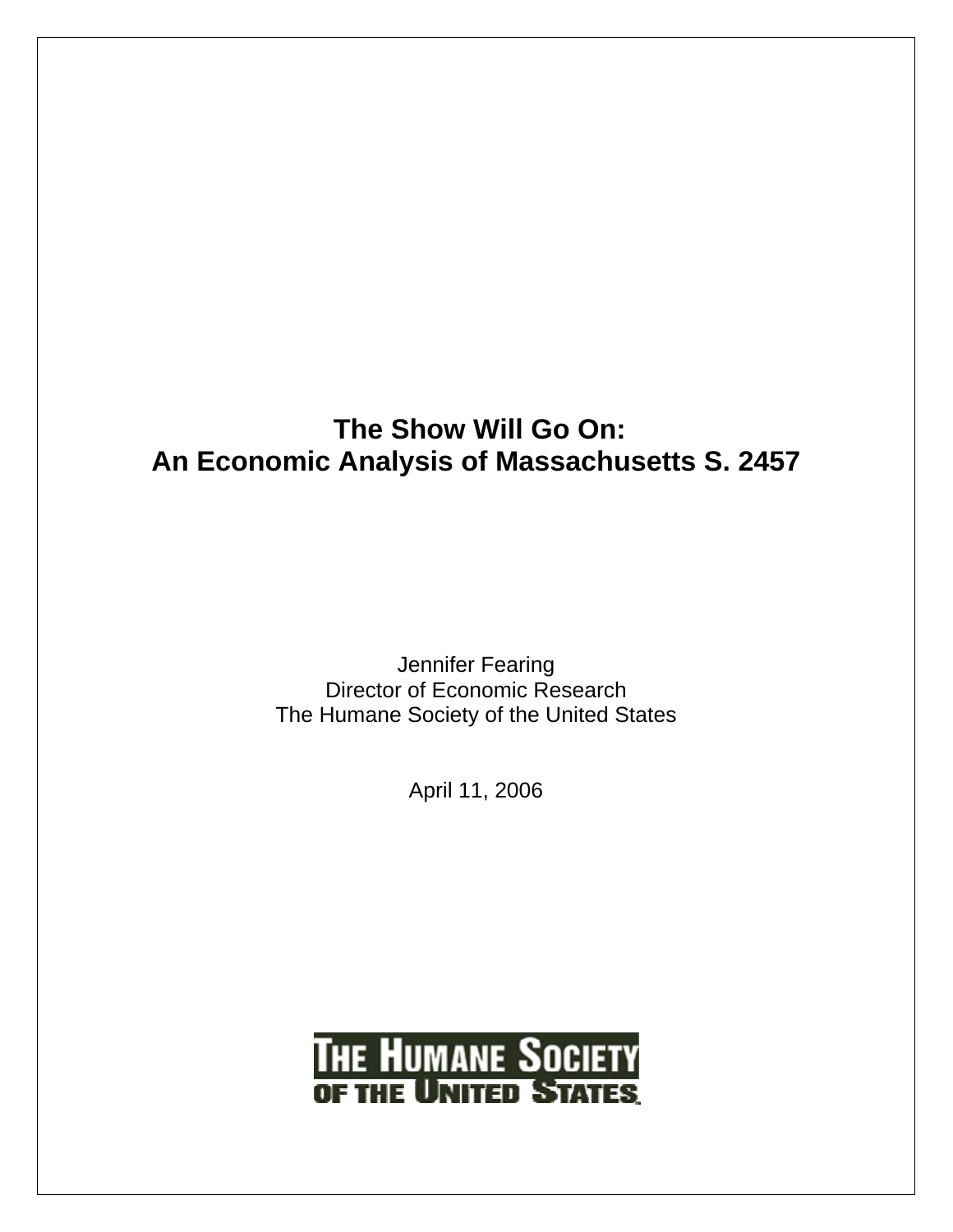### **The Show Will Go On: An Economic Analysis of Massachusetts S. 2457**

Jennifer Fearing<sup>1</sup> April 11, 2006

During the 2005-06 legislative session, Senator Robert Hedlund introduced

Senate Bill 1840 (newly drafted as "S. 2457"), that seeks to prohibit the use of wild and

exotic animals<sup>2</sup> in traveling shows and circuses throughout the state of Massachusetts,

with exceptions granted to members of the American Zoo and Aquarium Association,

the Southwick Zoo, the Forest Park Zoo, any public or private school or any sanctuary

as defined within S. 2457.

The purpose of this report is to provide economic insights that may be useful to

determine the economic impact, if any, of S. 2457's passage. As such, the report will

demonstrate the following:

1

 The state of Massachusetts will experience no economic loss in the absence of amusement events that would be limited by passage of S. 2457.

 $1$  Jennifer Fearing currently serves as the Director of Economic Research for The Humane Society of the United States. From July 1995 through June 2003, she was employed as a professional economist for a national economic research and consulting firm based in Los Angeles. Ms. Fearing's primary responsibilities were to provide economic research and analysis in the framework of expert witness litigation involving government and commercial entities on antitrust, intellectual property and fraud matters. Her principal fields are applied microeconomics and industrial economics – including the study of markets, consumer and price effects and the strategic behavior of firms. She developed complex damage analyses and market impact studies utilizing significant amounts of data and discovery materials. Ms. Fearing also wrote comprehensive expert reports detailing her work. Ms. Fearing holds a Bachelor of Arts in Economics with highest honors from the University of California, Davis and a Master of Public Policy with an emphasis on Business and Government policy from the John F. Kennedy School of Government at Harvard University.<br><sup>2</sup> Throughout this rang

Throughout this report, the term "wild and exotic animal(s)" is used rather than the term "exotic animal(s)." S. 2457 defines an "exotic animal" as "a non-human primate, cat (excluding domesticated cats), bear, elephant, giraffe, rhinoceros or hippopotamus, or a hybrid of any of these animals, whether bred in the wild or captivity." This is only a subset of all wild animals (e.g., would permit exhibition of camels, alligators, zebras, wolves, kangaroos, parrots, ostriches, bison, and others). Because the findings in this report hold for all wild animals, not just "exotic animals," as defined, the term "wild and exotic" is used throughout.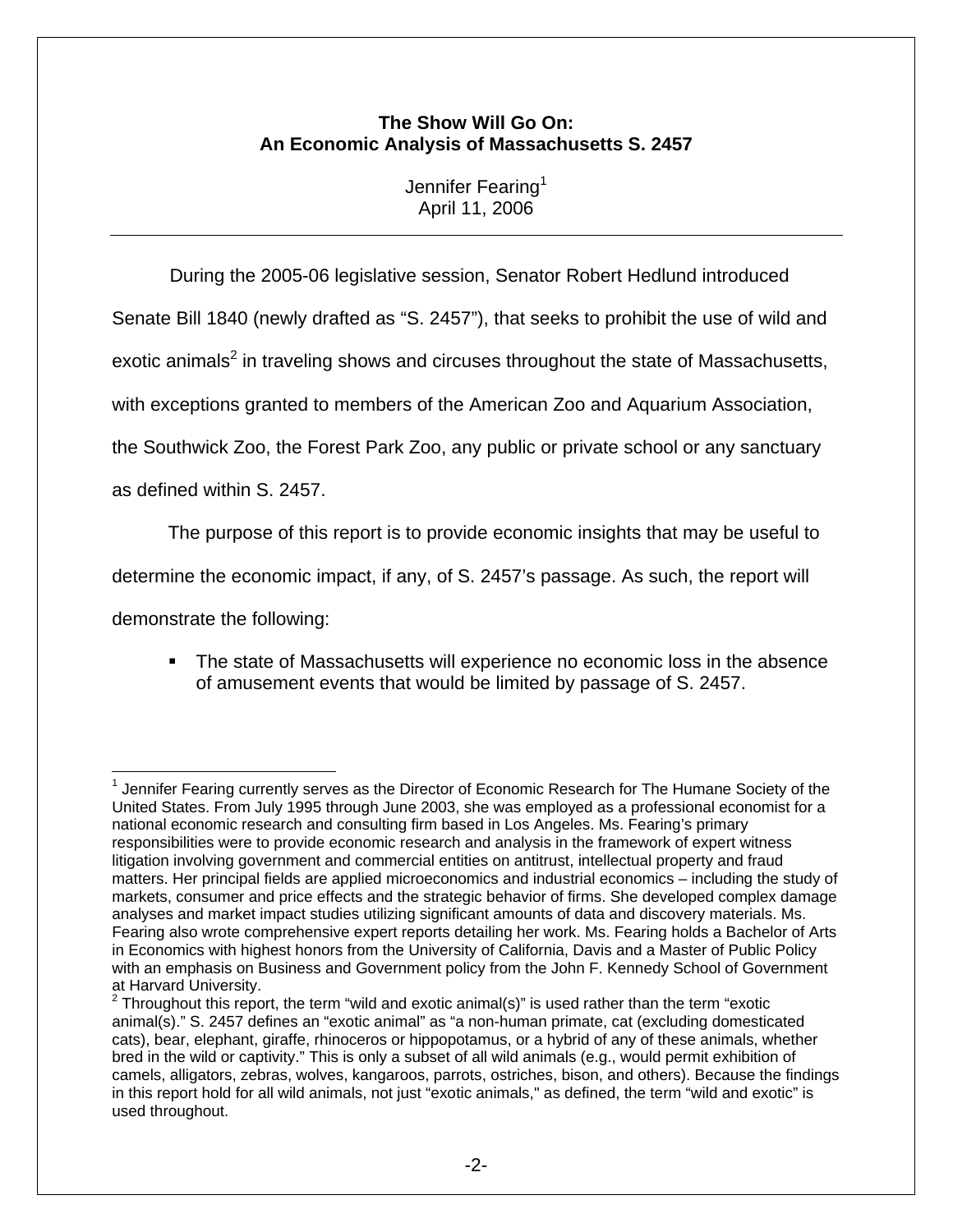- Massachusetts may experience higher economic activity if family spending shifts from touring events like circuses featuring wild and exotic animals to resident events and activities.
- If, in the absence of the limited events, continued demand exists for circustype amusement events, the market will respond and other substitute events will come to Massachusetts.

#### **The Economics of Events**

The local economic activity generated by an event staged at any one of the arenas or facilities hosting a wild and exotic animal traveling show or circus derives from four sources: (1) spending to attend the event (e.g., tickets and parking); (2) spending on concession items sold during the event such as popcorn and t-shirts; (3) spending before and after the event on other consumable items like meals or gas; and (4) taxes paid to local government on spending for these three categories. Another source of economic activity is any jobs created by this spending. $3$ 

When evaluating the economic activity of such an event, three important caveats must be considered. First, spending generated at or by the event can only be considered a benefit to the local economy if the spending would not have taken place in the absence of the event. Second, only that portion of the spending that stays in the local economy can be counted as providing a local benefit. Finally, all benefits must be weighed against the direct and indirect costs (including the opportunity costs) of holding the event. These caveats are routinely ignored by those in favor of specific events, namely because their consideration – and thus a complete economic picture – will offset any private gains accruing to the event's owners.

 $\overline{a}$  $^3$  Job quality/types can vary from permanent full- and part-time jobs for residents, temporary jobs for residents and income paid to the show's performers (non-resident full- and part-time).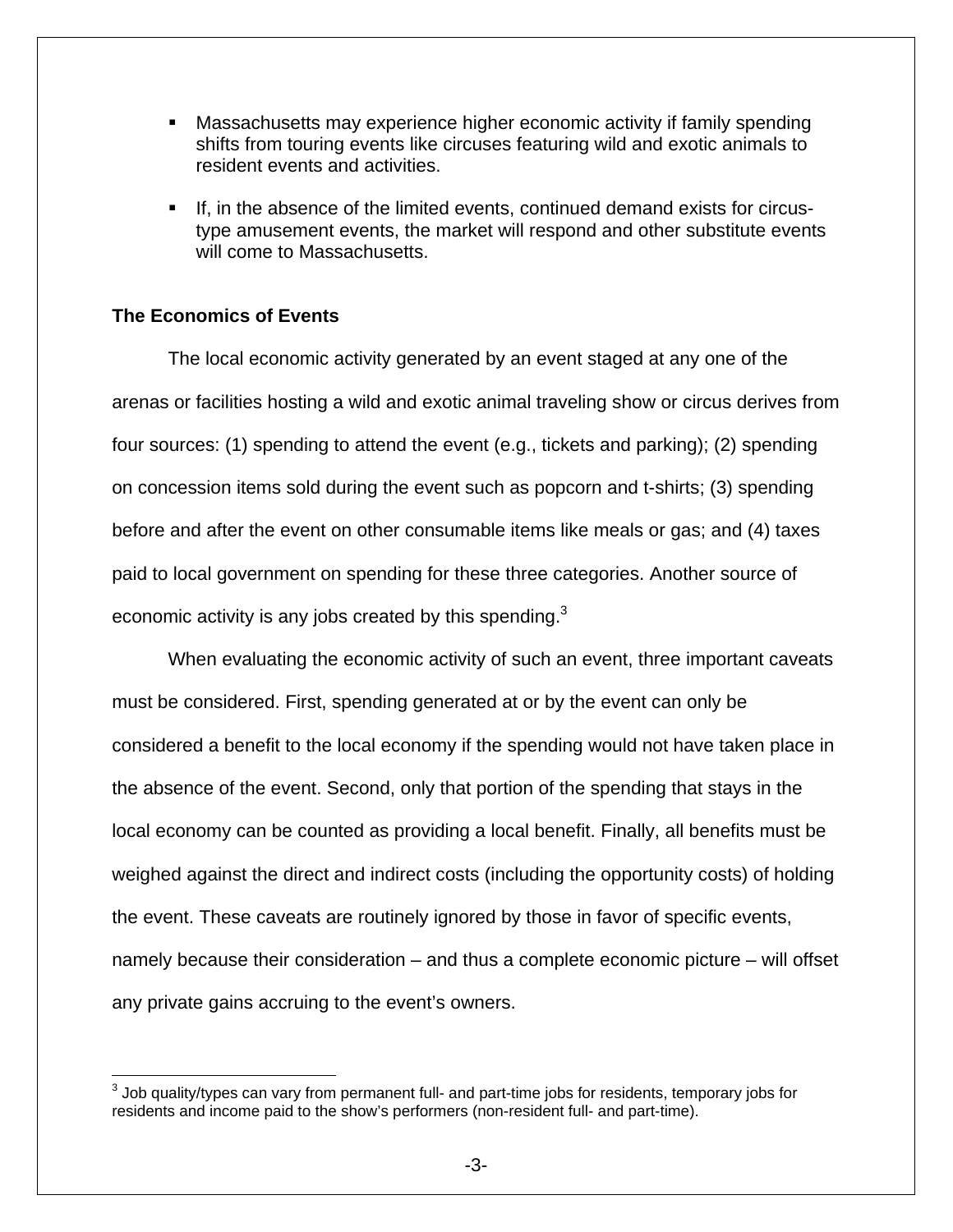The most relevant economic literature for considering the economic impact of performing events is the literature on the economics of arenas and sports stadiums.<sup>4</sup> Economists roundly agree that these venues do not generate new economic spending in a region – they only redistribute the discretionary spending of families to different owners of capital.<sup>5</sup> This finding is based on the conclusion – after dozens, if not hundreds of studies – that venues and events staged there, do not tend to attract significant proportions of tourists and visitors (e.g., non-residents). Any new economic activity must be generated by new spenders visiting from outside the local area. Without such spending, no additional tax revenue is generated and oftentimes local business owners who operate complementary or substitute efforts in other parts of the region will lose whatever the new venue gains – making it a wash for the region and specifically deleterious for local business owners not operating in the immediate vicinity.

 Economists have trouble getting this message through to politicians and sports team owners who have the financial and political resources to push through public subsidies for such venues. Proponents will likely argue that new money is generated, creating jobs and tax revenue. This stream of thought is problematic from the outset. How is this "new" money generated? Most families have entertainment budgets, and the \$100 they would spend taking the family to the circus is \$100 that they don't spend on miniature golf or a zoo visit later in the month. Circus or no circus, that \$100 gets spent in the local economy anyway, so the event hasn't generated any new economic impact,

<sup>5</sup> "Academic studies of the economic impact of professional sports facilities... have generally found either no evidence of positive economic benefits, or evidence of a negative economic impact." Coates, Dennis and Brad Humphreys, "Voting on Stadium and Arena Subsidies," March 7, 2002 (http://www.umbc.edu/economics/seminar\_papers/brown\_new.pdf). For a succinct discussion, see also Noll, Roger and Andrew Zimbalist, "Are New Stadiums Worth the Cost?" *The Brookings Review*, Summer 1997, Vol. 15 No. 3, Pages 35-39.

 4 See Exhibit 1 for a lengthy bibliography of this literature.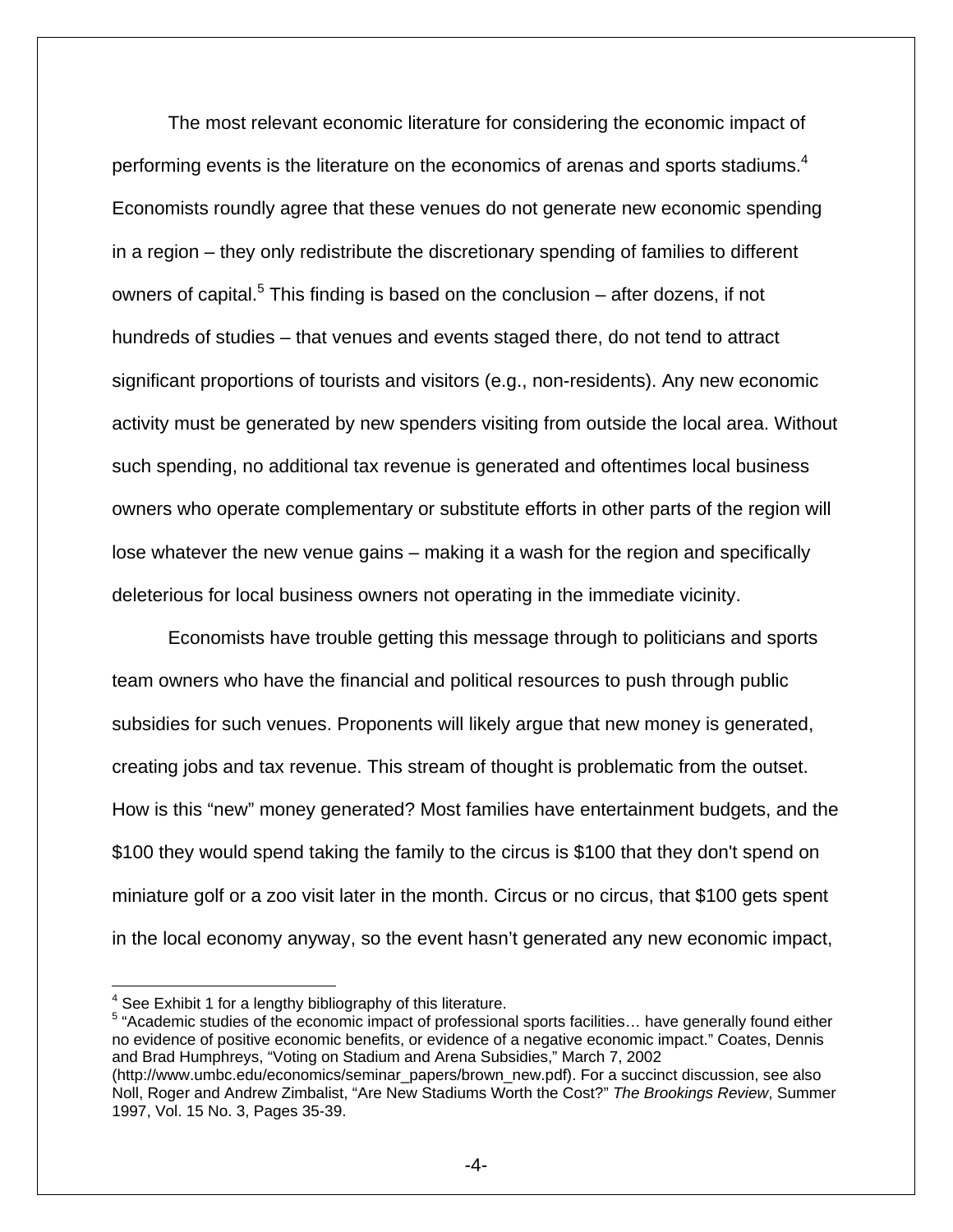it has just transferred it. The only way that the circus leaving the state would have any economic impact whatsoever is if all the economic activity associated with the circus event is never spent in the Massachusetts economy at all.<sup>6</sup>

 One way it might be plausible that the economic activity associated with the circus would evaporate from the region is if a significant proportion of circus goers are coming into the state to attend the circus from outside the area. If those tourists are not otherwise attracted to Massachusetts, they may stay in their state and spend their money there. Without data, it is difficult to know for certain, but it is highly unlikely that a significant number of Massachusetts' circus goers are out-of-state tourists.<sup>7</sup> Since Ringling Bros. and Barnum & Bailey Circus ("Ringling") itself has scheduled stops this season in both Springfield and Worcester, cities only 50 miles apart, it is reasonable to conclude that the willingness to travel for such events is limited to a short distance, and hence that most audiences are made up of residents, not tourists.<sup>8</sup>

 Any finding of economic impact relies on an assumption that there is or would be nothing to fill the void left by the traveling shows or circuses exhibiting wild and exotic animals. But there are many options for Massachusetts families wishing to entertain their families on a budget comparable to attendance at the animal circus events. Exhibit 2 lists Massachusetts family attractions and a 2005-06 events calendar. There are many venues and events for families in the price range comparable to the circus events.

 $\overline{a}$ 

 $<sup>6</sup>$  How can a handful of nights of the circus create economic impact if most economists agree that the</sup> arena in which the circus operates doesn't? (See, e.g., Reich, Brian, "Baseball and the American City: An examination of public financing and stadium construction in American professional sports, April 30, 2001, http://www.stadiummouse.com, "There is virtually no evidence to demonstrate that such spending has had anything but a negligible impact on employment, tax revenues, and regional income.)

 $7$  The opportunities to attend circus events including wild and exotic animals remain plentiful. For example, Ringling has three units that travel simultaneously across the country to 44 states and the District of Columbia

<sup>&</sup>lt;sup>8</sup> Ringling's "Gold Tour" will be in Springfield from May 10-14 and its "Red Tour" will be in Worcester from May 17-21.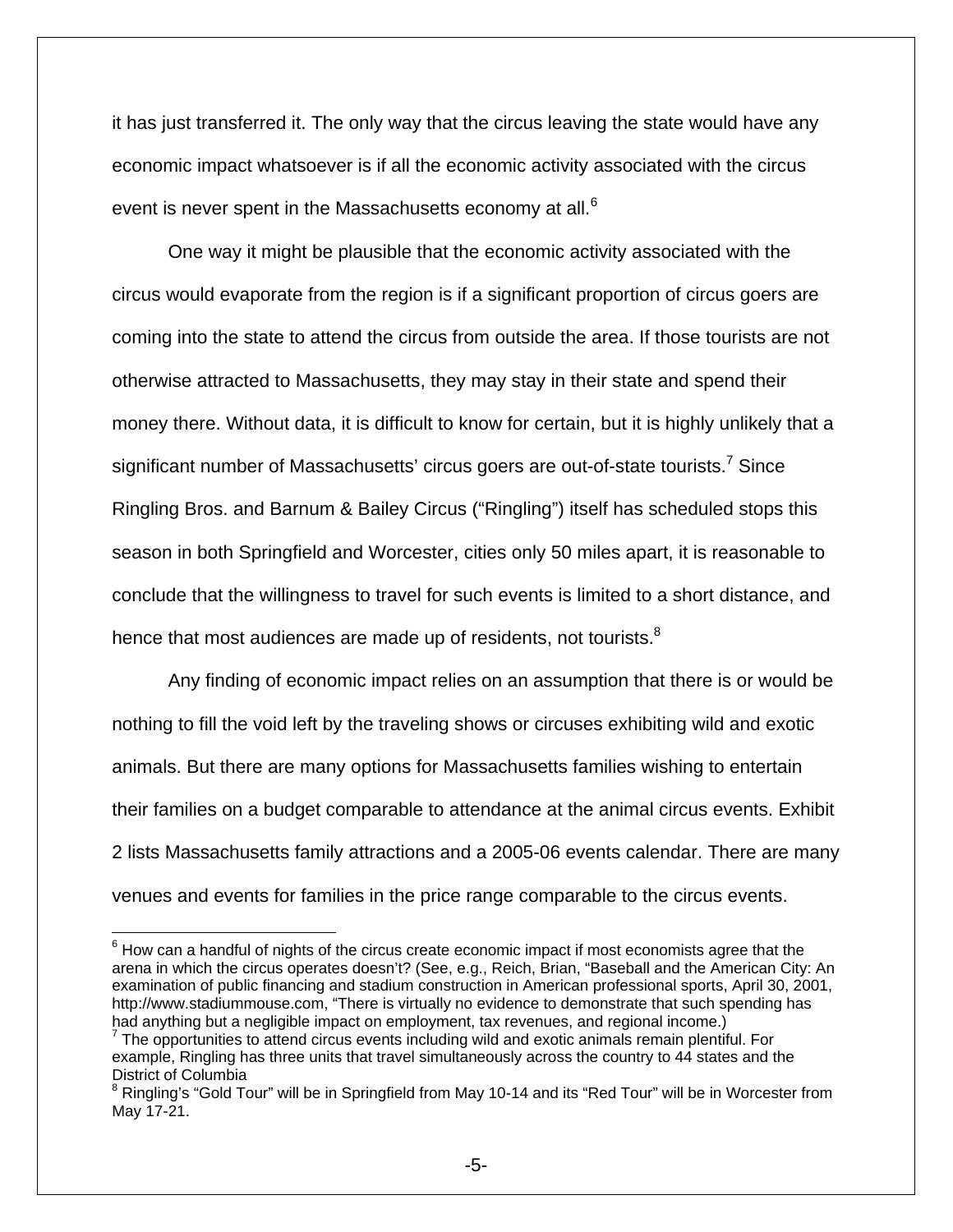Traveling shows and circuses performing in Massachusetts such as Ringling are traveling events, whose owners or performers do not reside in the state of Massachusetts. When the circus leaves town, it takes its performers and its profits with it, thus limiting the benefits to Massachusetts.<sup>9</sup> From an economic perspective, family spending at traveling events like Ringling would create more economic impact if spent instead on local attractions. The owners and employees of those attractions reside in Massachusetts and therefore spend their incomes locally, paying sales tax on their purchases and paying income tax to the State.

#### **The Show Will Go On**

 $\overline{a}$ 

 To date, 28 municipalities across the country have prohibited wild and exotic animals in circuses and traveling shows from performing within their borders; several of these municipalities are located in Massachusetts. For example, Braintree, Provincetown, Quincy, Revere and Weymouth all have passed ordinances prohibiting the exhibition of wild and exotic animals in traveling acts. None of these towns have reported any economic losses as a result of the prohibition. Concern about the public health, safety and animal welfare issues associated with the public display of wild and exotic animals in traveling shows and circuses is growing across the country, with many cities choosing to address the issue through the ordinance process.

 Further, although to date no state has banned the public display of wild and exotic animals, there is a trend toward introduction of state legislation that would either

 $9$  Economists refer to this as the "leakage" of funds from a local economy. "The money that stays in the community is taxed over and over again as it is exchanged for goods and services, but the money that flees elsewhere is no longer taxed by the local government." (Marasco, David, PhD, **"**Leaky Stadiums - Milwaukee's Stadium Experience," http://www.thediamondangle.com/ marasco/opan/leaky.html)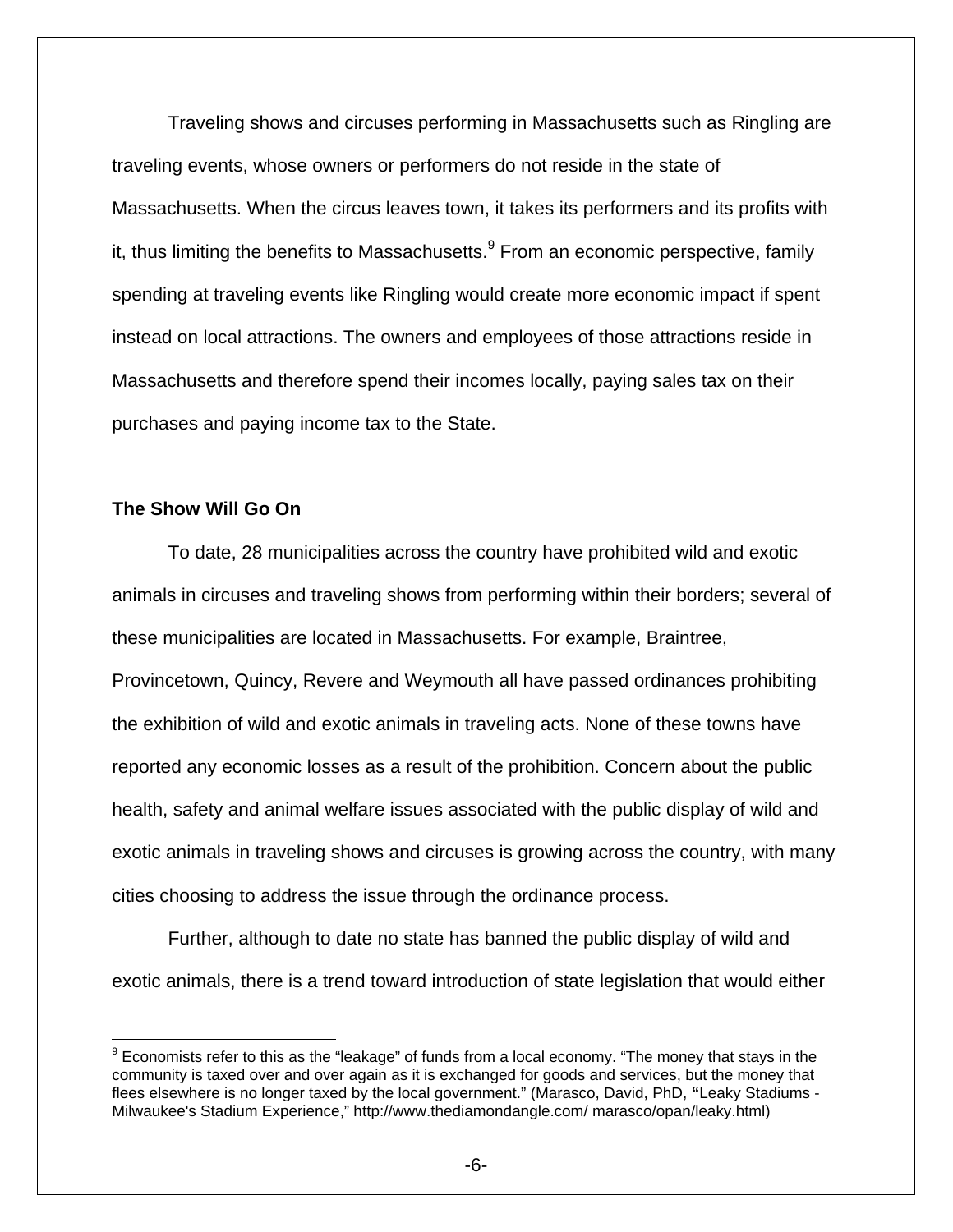prohibit the display of certain species that are commonly utilized in circuses and traveling shows, or state-specific standards for how these animals are trained and treated while performing. States like Connecticut, California and Nebraska are holding hearings to evaluate the appropriateness of wild and exotic animals as performers in traveling entertainment events.<sup>10</sup> And across the Atlantic, the Rural Affairs Minister of Scotland recently announced plans to introduce a ban on the exhibition of wild and exotic animals, following on the heels of similar legislation in England and Wales.<sup>11</sup>

 Circuses featuring only human performers are gaining in popularity across the country. These shows feature acts of human ingenuity, daring and talent. At least 24 wild and exotic animal-free circuses perform throughout the United States, at least three of which perform in Massachusetts – Cirque du Soleil, the Big Apple Circus and the Moscow State Circus.

 The most popular of these shows, Cirque du Soleil, describes itself as "based on a totally new concept: a striking, dramatic mix of the circus arts, street entertainment, featuring wild, outrageous costumes, staged under magical lighting and set to original music. With not a single animal in the ring..."<sup>12</sup> Cirque du Soleil reaches audiences across the country, with five traveling and five resident shows. More than 42 million people have seen a Cirque du Soleil show and since 1984, the shows have made almost 250 stops in nearly 100 cities around the world. Cirque du Soleil has been

<sup>1</sup>  $10$  During the 2005 and 2006 legislative sessions several states have introduced and debated legislation addressing the display of wild and exotic animals as well as whether these animals are humanely treated. The following states have introduced bills: California (AB 3027-2006), Connecticut (HB 6413-2005) and HB 5441-2006), Nebraska (LB 1000-2006), New York (A 49-2005), and Rhode Island (HB 5356-2005 and HB 7340-2006).

<sup>&</sup>lt;sup>11</sup> "Scotland plans circus animal ban," BBC News, March 24, 2006, http://news.bbc.co.uk/1/hi/scotland/4842912.stm.

<sup>&</sup>lt;sup>12</sup> http://www.cirquedusoleil.com/CirqueDuSoleil/en/pressroom/prinfo/backgrds/cdsbackgrds/history/ 1984.htm.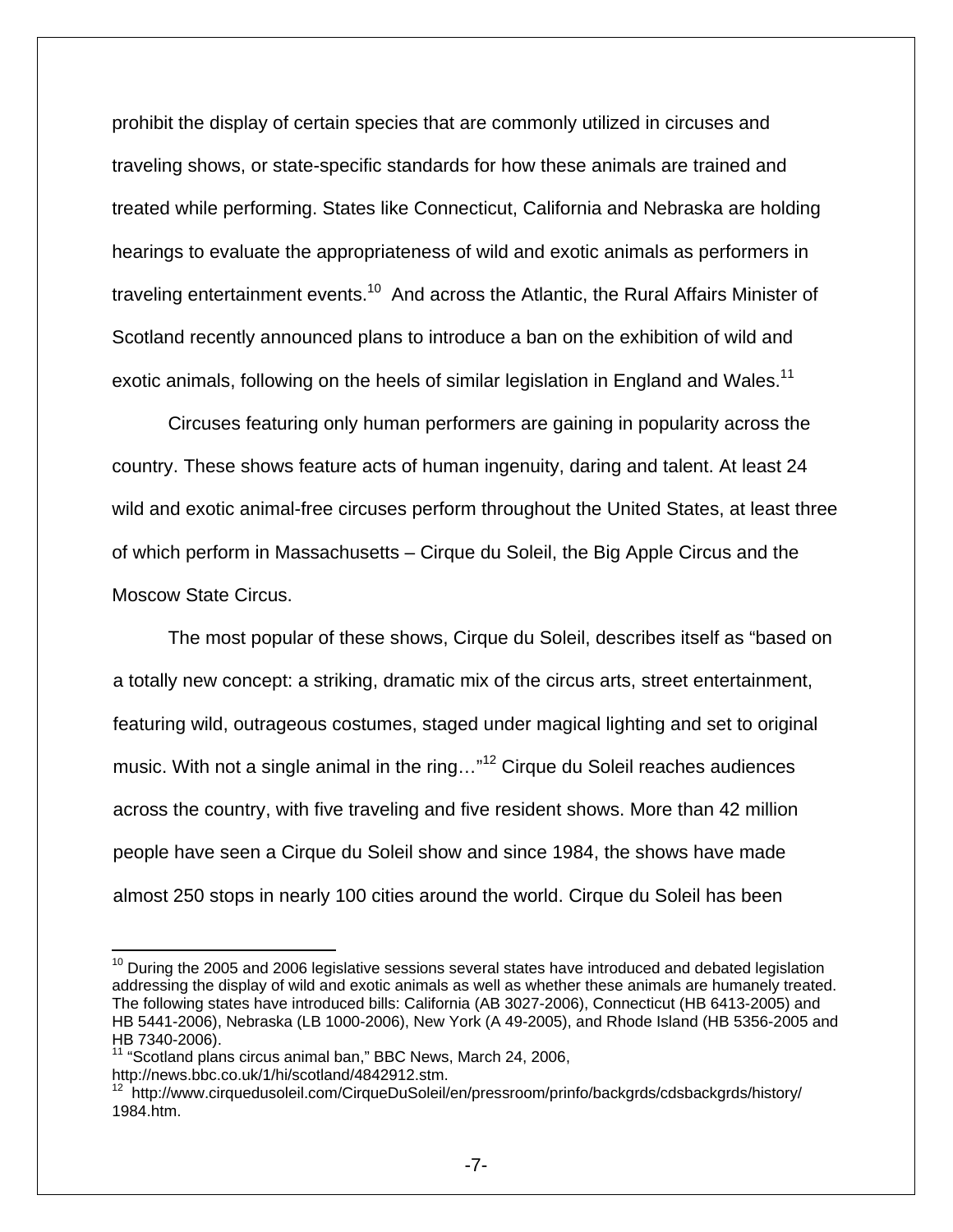performing in Boston since 2001 and according to Mr. Anick Couture, spokesperson for Cirque du Soleil, the Boston audience has been a complete success for the troupe. Each year their arrival is met with a growing number of attendees.<sup>13</sup>

 The Big Apple Circus was established in 1977 and since 2000 has spent five weeks of each year in Boston. The circus prides itself in only partnering "with animals that have a traditional working relationship with man… We continue to explore and address the needs of our performing animal partners and insist upon sensitivity to quality of life both in and out of the ring for all of our performers."14 The Big Apple Circus stopped touring with elephants in July 2000 and according to their media spokesperson has continued to be successful in Boston, witnessing no observable decline in attendance.<sup>15</sup>

 The animal-free Moscow State Circus made its debut in Braintree in 2005 and according to spokesman Harry Dubsky, attendance was outstanding and the Circus was oversold for both days' performances.16

#### **Traditional Circuses Re-think Animal Use**

 There is also evidence to indicate that even the traditional circuses are recognizing the potentially higher profitability resulting from showcasing interesting human acts rather than animal acts. Some have already taken the step of dropping animal acts from their shows, while others, in response both to competition and profitability, have changed their strategies to focus less (or not at all) on animal acts.

<sup>&</sup>lt;sup>13</sup> Notes from telephone conversation between Bob Mackay and Mr. Anick Couture.

<sup>&</sup>lt;sup>14</sup> See http://www.bigapplecircus.org/AnimalCare/.<br><sup>15</sup> Notes from telephone conversation between Bob Mackay and media spokesperson.<br><sup>16</sup> Notes from telephone conversation between Bob Mackay and Harry Dubsky.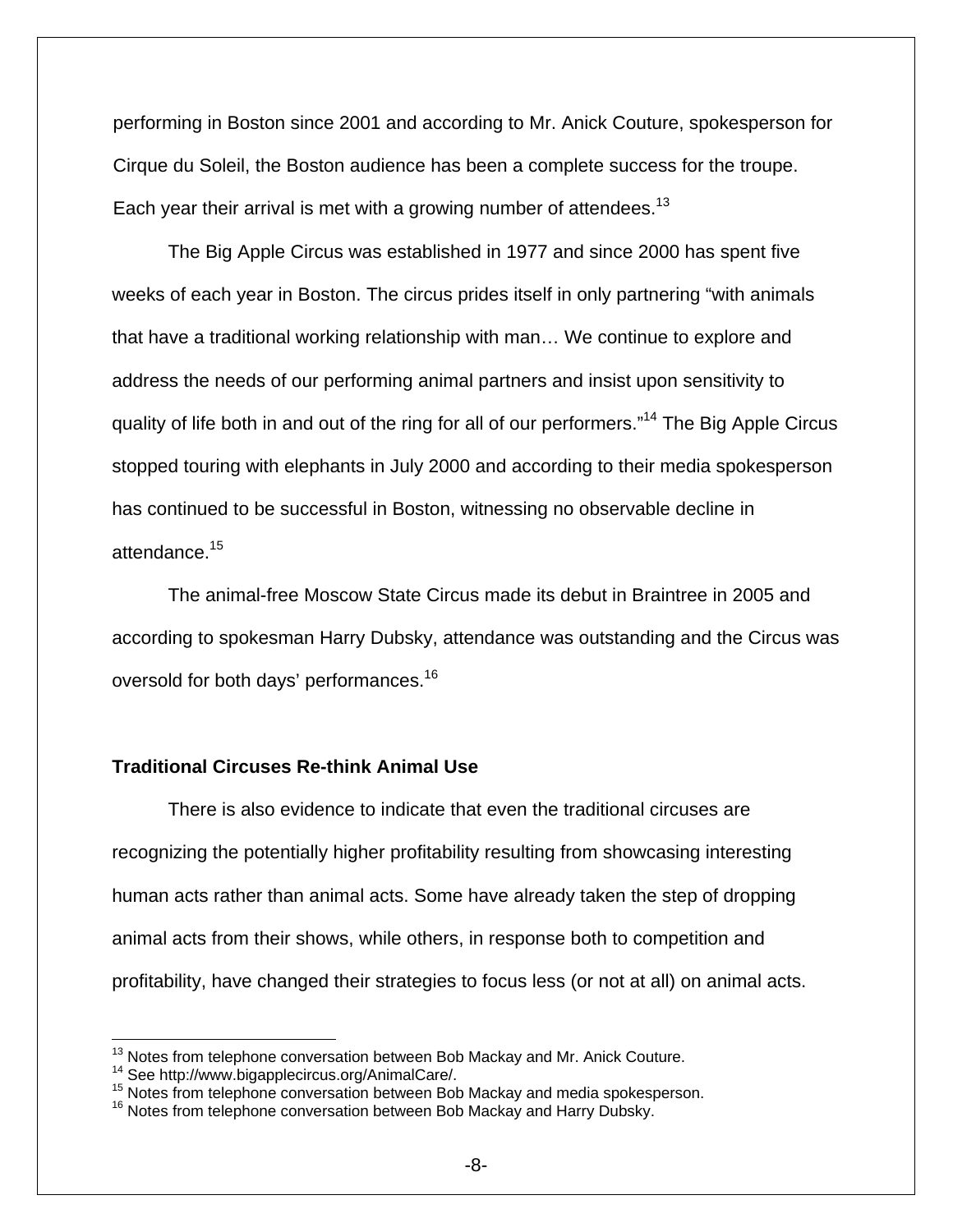In 2005, the Moscow State Circus purchased the rights to the name of Circus Vargas, when the traveling show featuring animal acts "folded up its tent." Circus Vargas recently was "reborn as an animal-free, Latino-themed one-ring circus" that had its first performance in San Diego, California in mid-October of this year.<sup>17</sup> The new show, delivered entirely in Spanish, features an aerial motorcycle act. Acrobats, trapeze artists, contortionists, daredevil stunt performers, aerialists and clowns round out the show's line up. There are no public reports that the new Circus Vargas is any less popular than when animals were showcased.

 In 2004, the Cole Bros. circus, a 121 year-old traveling show, eliminated its use of elephants, lions and tigers during its performances, citing the "expense of meeting animal welfare standards... [as] a losing venture."<sup>18</sup> The current show focuses on acrobats, a high wire motorcycle team and performers dressed up as comic book movie heroes.<sup>19</sup>

According to a number of media accounts, Cole Bros. revenue has not suffered for making these changes. A May 2005 article reported that the advanced ticket sales for the four evening performances in Vineland, New Jersey were the highest amount in the last five years. $^{20}$  This trend was also observed when Cole Bros. traveled to St. Louis, Missouri on its 2005 animal-free tour. Cole Bros. reported that the circus is having its "best year... in a long time" and that they "can put on as good or better show without the exotics."<sup>21</sup> Cole Bros. observes now that children "no longer care much for exotic animals," rather that they appreciate "action… fast moving lights, fast moving

1

<sup>17 &</sup>quot;Circus Vargas reborn as Latino-themed entertainment," North County *Times*, October 7, 2005.

<sup>&</sup>lt;sup>18</sup> "Circus reflects changing times; gone are tigers, hello kitty," *The Gazette* (MD), April 27, 2005.<br><sup>19</sup> According to its web site, Cole Bros. has re-introduced elephants into its 2006 touring show.<br><sup>20</sup> "Circus to l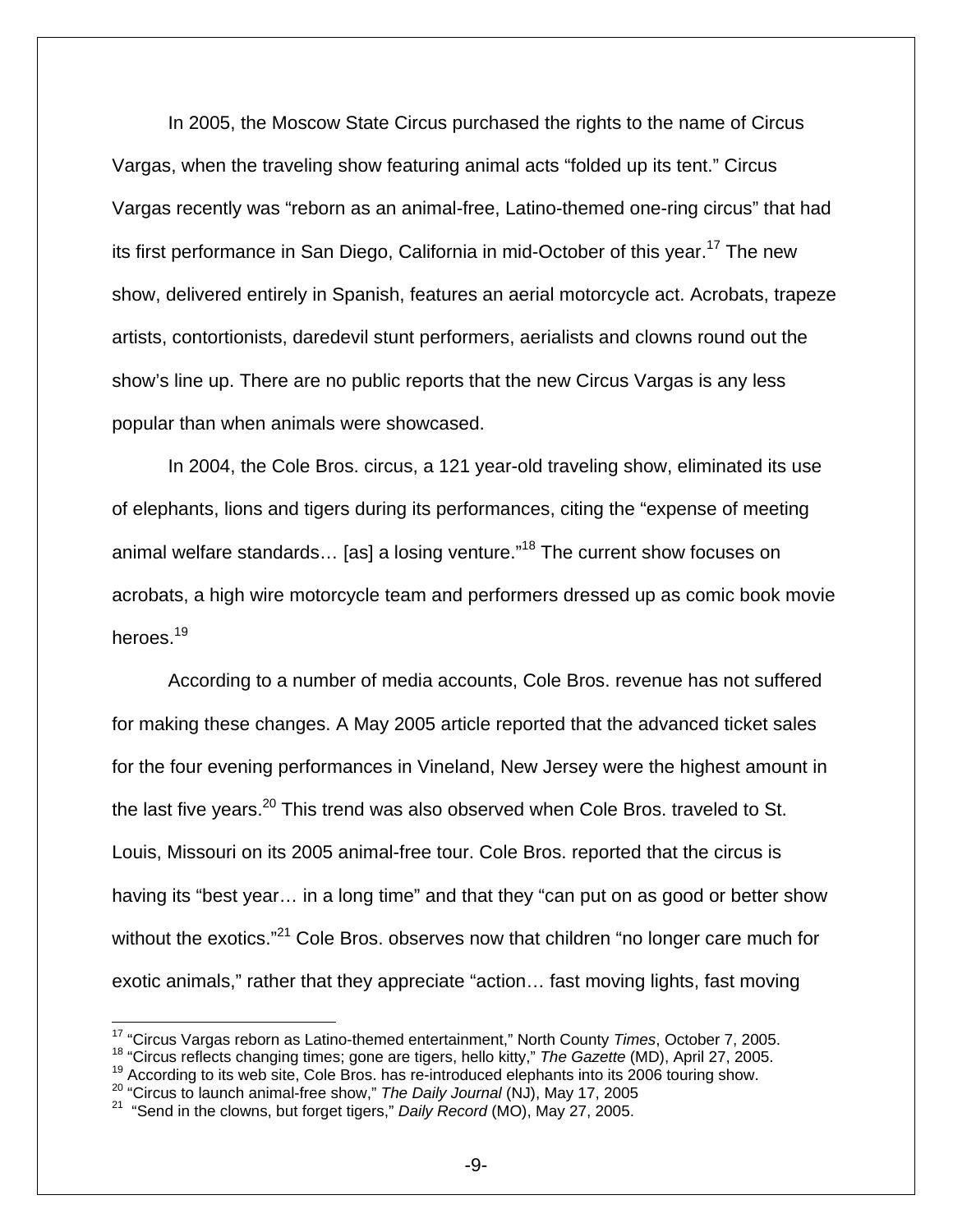music."<sup>22</sup> The leader of the local Kiwanis club concurred, stating that "advanced sales" for the circus have done well," and that the comic book heroes and other attractions will "appeal to children probably even more than the animals." $^{23}$ 

 Finally, a recent *Wall Street Journal* article recently described the trend toward branded clown acts, even among the largest circuses. A "headliner clown strategy" emerged in the early 1990s, when "some of America's roughly 40 circus companies started worrying about flat sales. At that time, circuses were generally building their shows around traditional acts like lion tamers and trapeze artists."<sup>24</sup> The circus was facing strong competition, from new traveling children's entertainment shows such as The Wiggles, Barney and Rugrats, resulting in a loss of revenue for the traditional circuses. On the cost side of the ledger, even costly clowns are less expensive to maintain than wild and exotic animals. According to the news account:

…a newborn elephant can cost about \$100,000 to buy, plus annual costs of \$11,000 to feed, \$7,500 to care for, \$7,500 to insure and \$20,000 to transport (Ringling has 22 performing elephants among its three troupes.) By contrast, annual salaries for clown-alley clowns generally run from \$15,000 to \$40,000. For most circuses, roughly 20 percent of the overall budget goes to insurance – and rates for exotic animals have more than doubled in the past five years, according to circus insurer Mitchel Kalmanson.25

In response to this cost structure, Ringling and other circuses have reduced the number of animal acts in their shows. In 1965, Ringling employed 65 such acts; by 1995, that had dropped to 22 and today it presents only  $16^{26}$ 

<sup>26</sup> *Ibid*.

 $22$  Ibid.

<sup>22</sup> *Ibid.* 23 *Ibid.*

<sup>&</sup>lt;sup>24</sup> "The Power Clown," *Wall Street Journal*, August 12, 2005.<br><sup>25</sup> *Ibid.*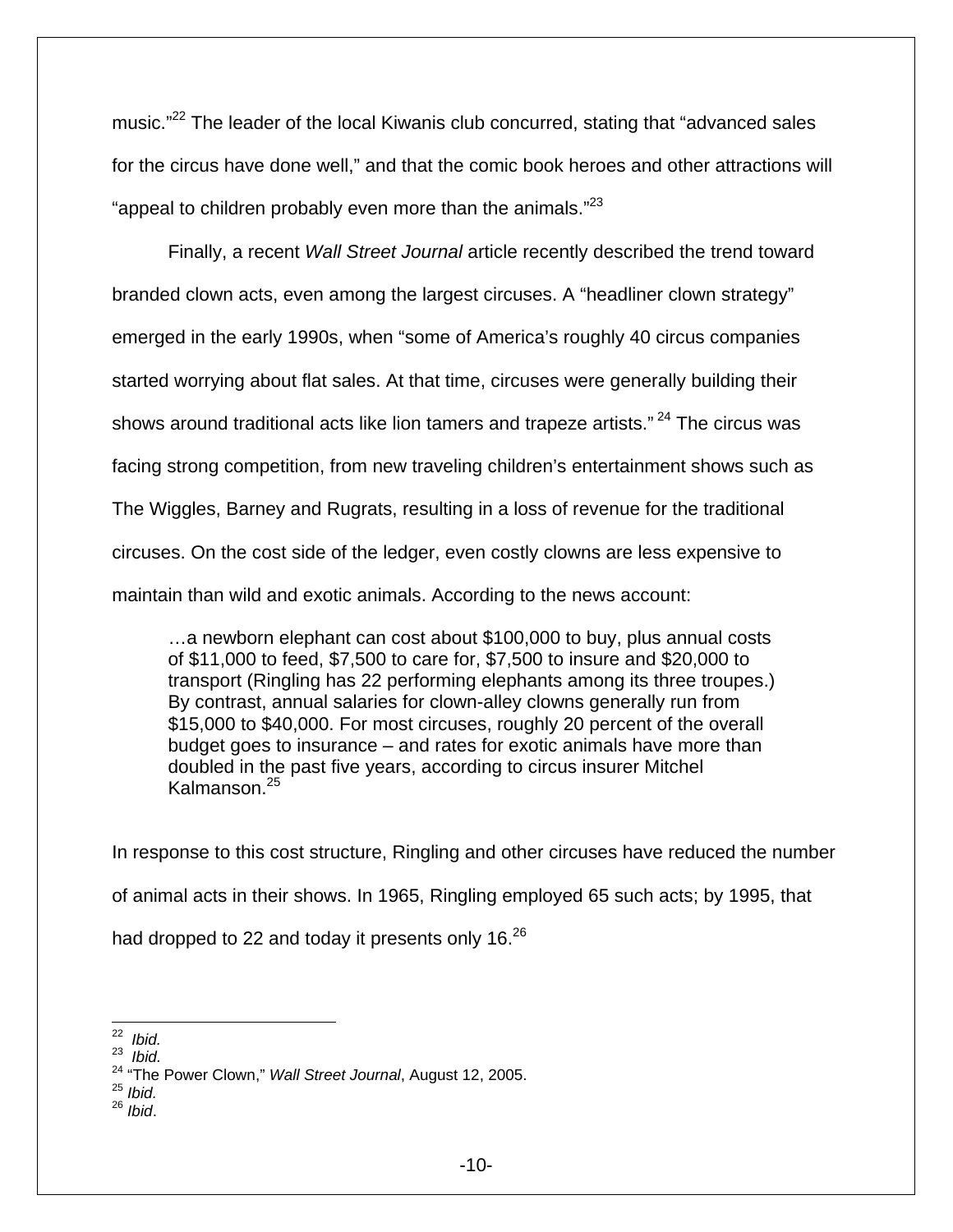Finally, several other circuses have struggled to meet the USDA's minimum care requirements for exhibiting wild and exotic animals. And while violations of the Animal Welfare Act may not be *per se* economic, fundamentally failures to provide care are driven by the high costs of doing so. Caring for and treating wild and exotic animals properly is an expensive endeavor and one that is not always profitable for the traveling shows. For example, in 2004, the Walker Bros. Circus was fined \$25,000 and lost its elephant exhibition license for five years after admitting to 18 violations of the Animal Welfare Act, including failure to provide veterinary treatment for ailing elephants on several occasions.<sup>27</sup>

If present trends continue, there is no reason to conclude that wild and exotic animal acts are a necessary component for children's entertainment to be a profitable venture.

#### **Conclusion**

 $\overline{a}$ 

 For all of the reasons discussed herein, Massachusetts will not experience any economic loss associated with passing S. 2457. Either spending on amusement activities like circuses will be totally unaffected or family spending may shift from touring events to resident events and activities – which would lead to a net positive impact as more (or all) of the revenue generated is spent in-state. If the loss of wild and exotic animal events creates more demand for alternative children's entertainment, there is no shortage of shows that would not violate S. 2457 that would find it profitable to tour in

 $27$  In 2004, the Walker Bros. Circus settled with the U.S. Department of Agriculture on multiple counts of violating the Animal Welfare Act between 2001 and 2002. Among the 18 violations, Walker Bros. was found to have caused physical harm and discomfort to animals and to have failed to provide veterinary care for elephants.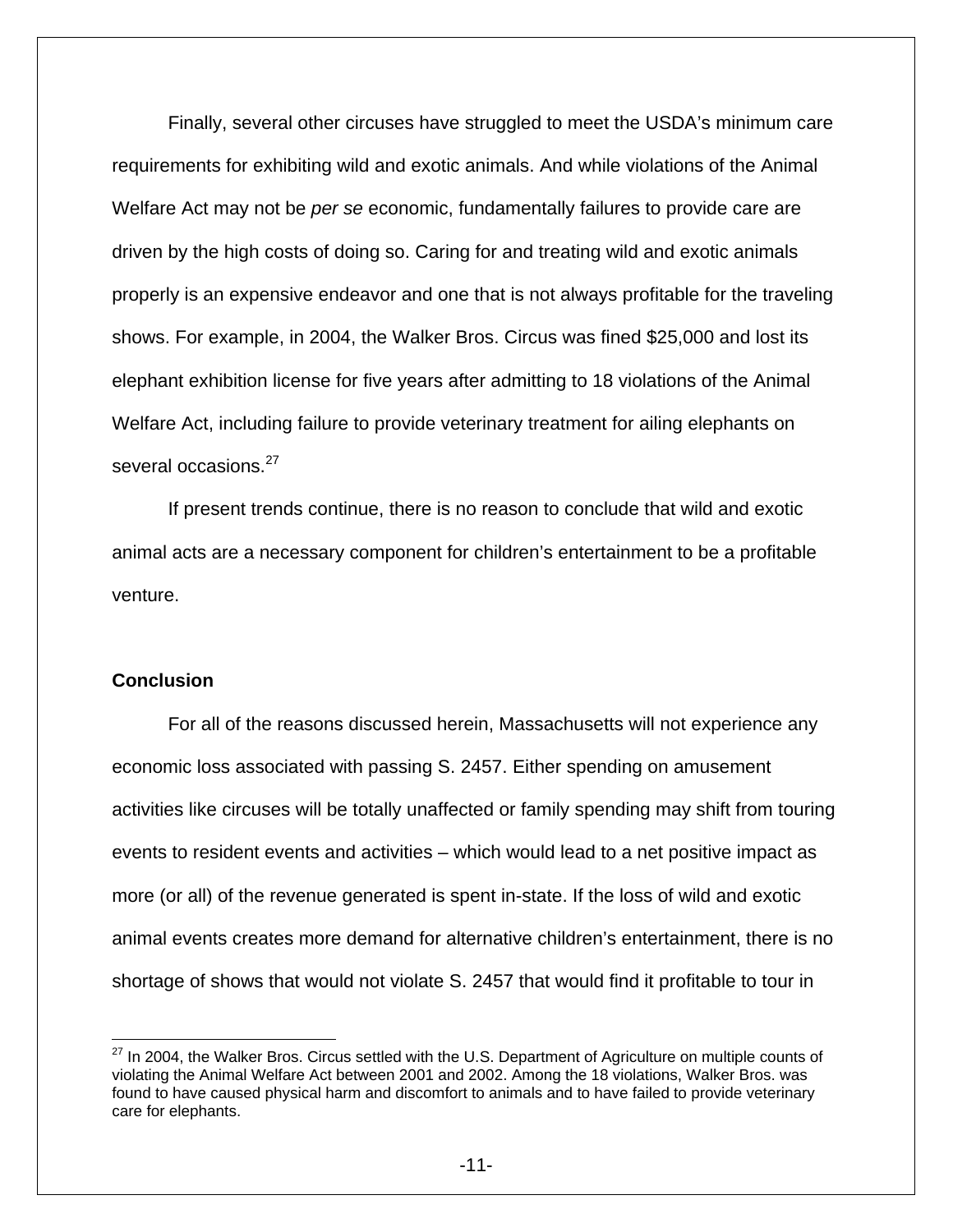the state or expand their current offerings. The fact that the market – driven by both the increasing demand for non-animal entertainment and the higher costs (and therefore reduced profitability of animal acts) – is moving in the same direction, only further insulates the state from any possible negative economic impact of S. 2457's provisions.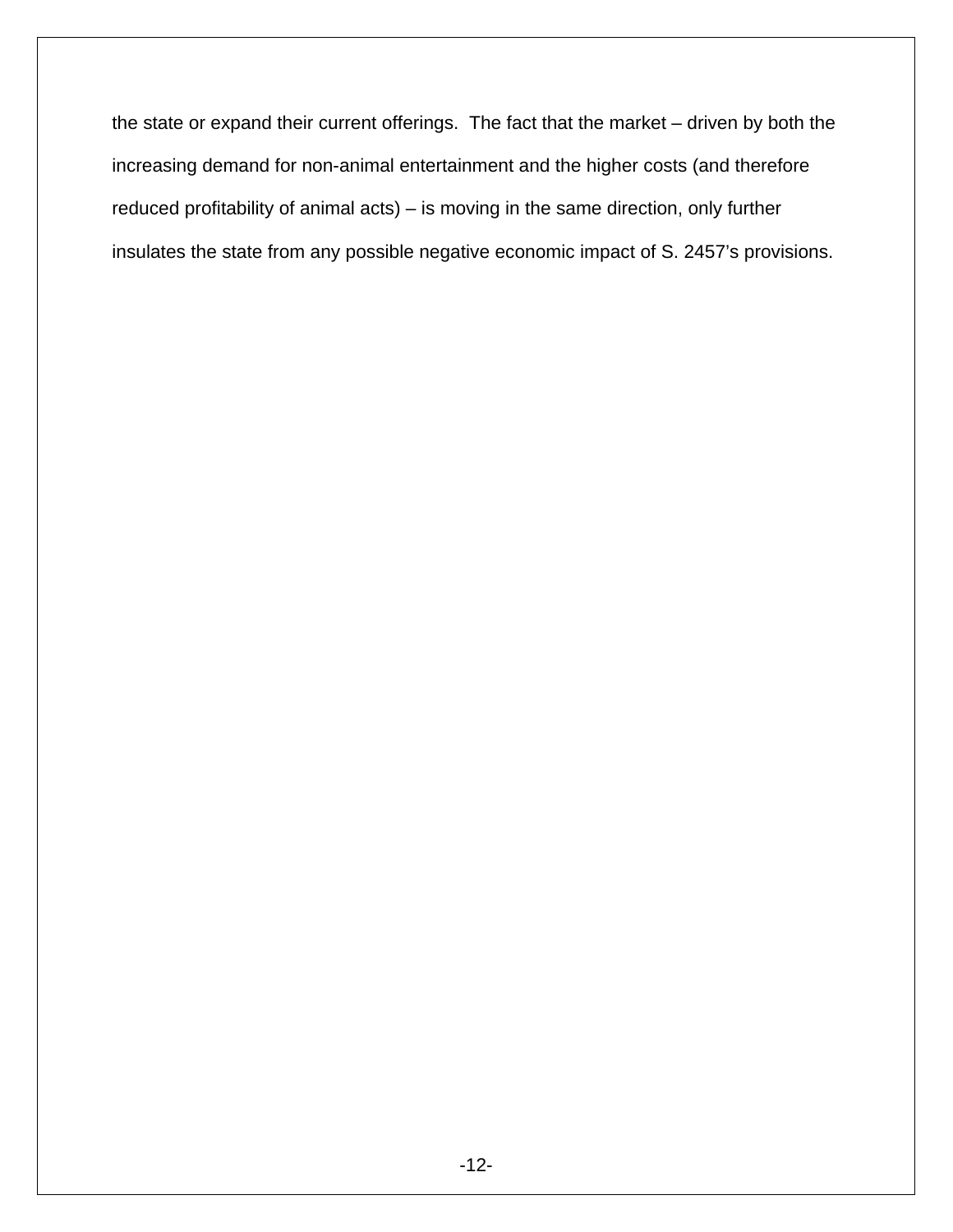## **EXHIBIT 2: BIBLIOGRAPHY OF ARENA/STADIUM ECONOMIC LITERATURE**

### **Books**

Baade, Robert Allen, *Stadiums, Professional Sports, and Economic Development: Assessing the Reality*, Detroit: Heartland Institute, 1994.

Baim, Dean V., *The Sports Stadium as a Municipal Investment,* Westport, CT: Greenwood Press, 1994.

Bale, John, *Sport, Space, and the City,* London: Routledge, 1993.

Bale, John and Olof Moen, eds., *The Stadium and the City*, Keele University Press, 1996.

Bast, Joseph L., *Sports Stadium Madness: Why it Started: How to Stop It*, Chicago: Heartland Institute, 1998.

Betzold, Michael and Ethan Casey, *Queen of Diamonds: The Tiger Stadium Story*, Northmont Publishing Company, Inc. West Bloomfield. IL, 1997.

Cagan, Joanna, *Field of Schemes: How the Great Stadium Swindle Turns Public Money into Private Profit*, Monroe, ME.: Common Courage Press, 1998.

Danielson, Michael N., *Home Team: Professional Sports and the American Metropolis*, Princeton, NJ: Princeton University Press, 1997.

Euchner, Charles C., *Playing the Field: Why Sports Teams Move and Cities Fight to Keep Them*, Baltimore, MD: Johns Hopkins University Press, 1994.

Johnson, Arthur T., *Minor League Baseball and Local Economic Development*, Chicago: University of Illinois Press, 1995.

Kern, William S., ed., *The Economics of Sports*, Kalamazoo, MI: W.E. Upjohn Institute for Employment Research, 2000.

Klobuchar, Amy, *Uncovering the Dome*, Prospect Heights, IL: Waveland Press, 1982.

Noll, Roger G., and Andrew Zimbalist, eds., *Sports, Jobs, and Taxes: The Economic Impact of Sports Teams and Stadiums*, Washington, DC: Brookings Institution, 1997.

Quirk, James, and Rodney D. Fort, *Pay Dirt: The Business of Professional Team Sports*, Princeton, NJ: Princeton University Press, 1992, 1997 update.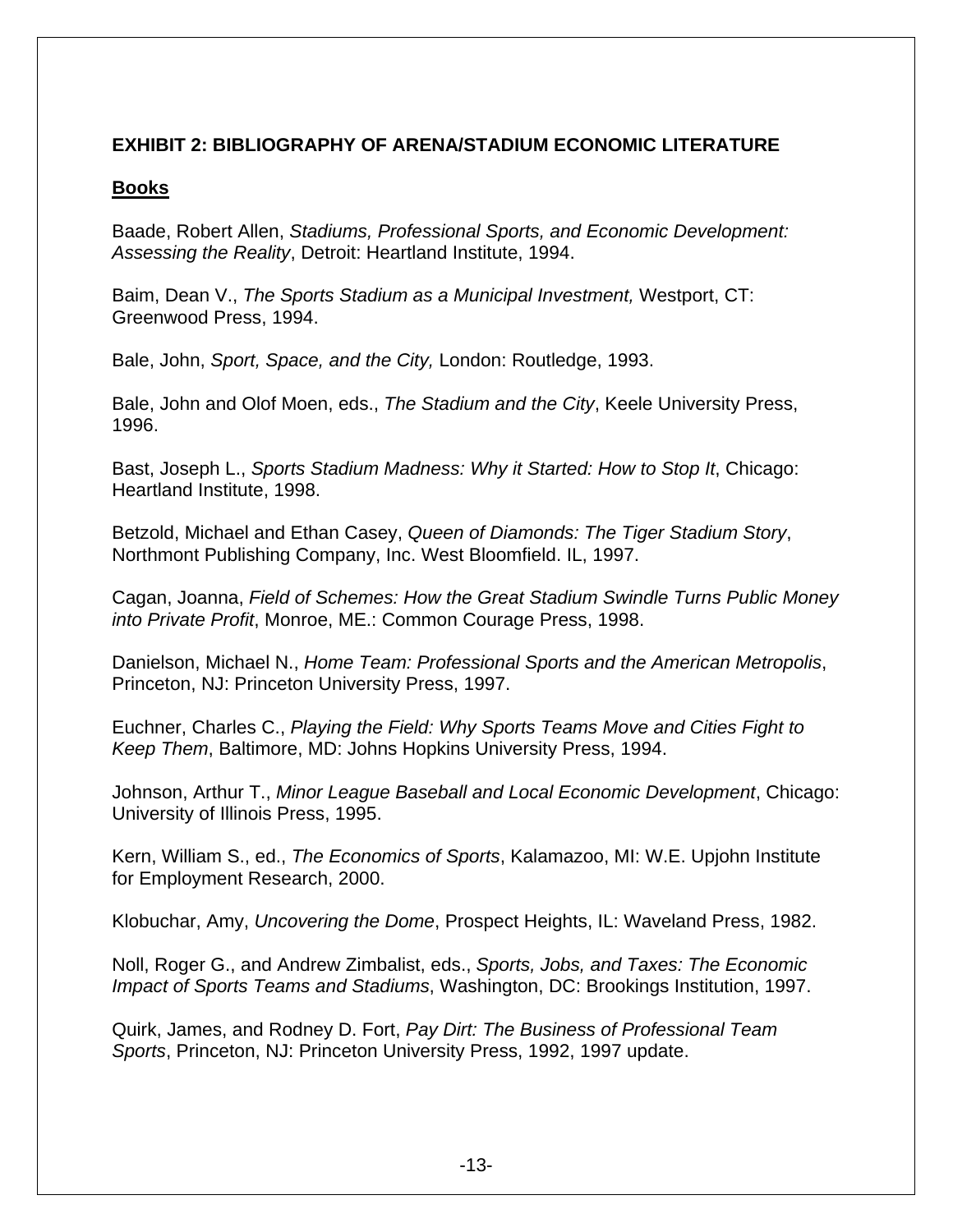Quirk, James, and Rodney D. Fort, *Hard Ball: The Abuse of Power in Pro Team Sports*, Princeton, NJ: Princeton University Press, 1999.

Rafool, Mandy, *Playing the Stadium Game: Financing Professional Sports Facilities in the 90s*, Legislative Finance Paper, Denver: National Conference of State Legislatures, 1997.

Rich, Wilbur, ed., *The Economics and Politics of Sports Facilities*, Quorum Books. Westport, Conn. 2000.

Richmond, Peter, *Ballpark: Camden Yards and the Building of an American Dream*, New York: Simon & Schuster, 1993.

Riess, Stephen, *City Games*, Chicago: University of Illinois Press, 1989.

Rosentraub, Mark S., *Major League Losers: The Real Cost of Sports and Who's Paying for It*, New York: Basic Books, 1997.

Scully, Gerald, *The Market Structure of Sports*, Chicago: The University of Chicago Press, 1995.

Shropshire, Kenneth L., *The Sports Franchise Game: Cities in Pursuit of Sports Franchises, Events, Stadiums, and Arenas*, Philadelphia: University of Pennsylvania Press, 1995.

Weiner, Jay, *Stadium Games: Fifty Years of Big League Greed and Bush League Boondoggles*, Minneapolis: University of Minnesota Press, 2000.

Whitford, David, *Playing Hardball: The High-Stakes Battle for Baseball's New Franchises*, New York: Doubleday, 1993.

Zimmerman, Dennis, *Tax-exempt Bonds and the Economics of Professional Sports Stadiums,* Washington, DC: Congressional Research Service, 1996.

Zimbalist, Andrew S., *Baseball and Billions: A Probing Look Inside the Big Business of Our National Pastime*, New York: Basic Books, 1992.

Zukin, Sharon, *The Culture of Cities,* Blackwell Publishers, 1995.

## **Articles**

Baade, Robert A., "Professional Sports as Catalysts for Metropolitan Economic Development," *Journal of Urban Affairs*, 1996, 18 (No. 1): 1-17.

Baade, Robert A. and Richard F. Dye, "Sports Stadiums and Area Development: A Critical Review," *Economic Development Quarterly*, August, 1988, 2 (No. 3): 265-275.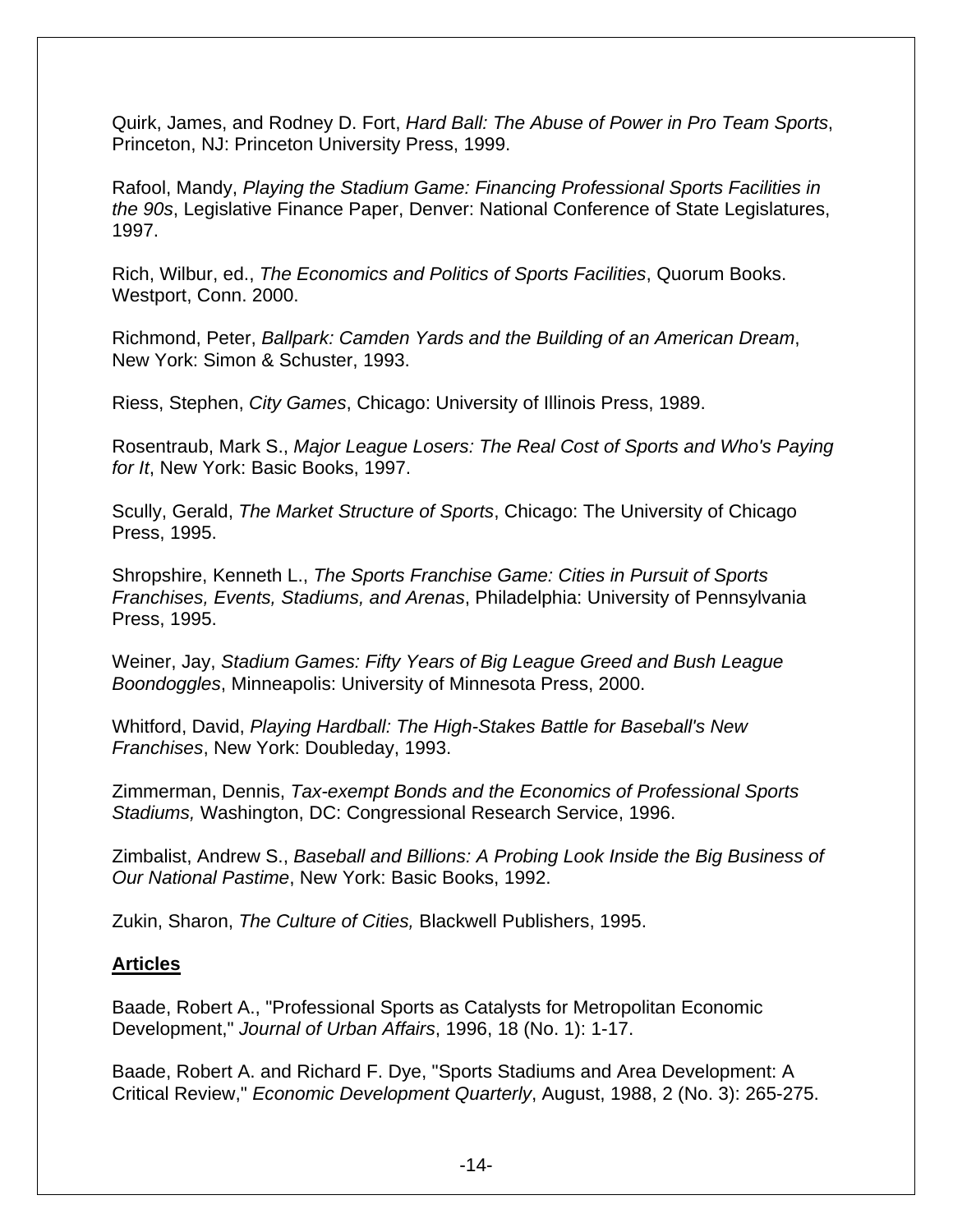Bagli, Charles V., "Bronx Offers Stadium Plan for Keeping Team," *New York Times*, 28 Sep. 1998.

Barnes, Tom, "Plan B: The Starting Gate; Stadium-Convention Center Projects Offer Tourism Venture," *Pittsburgh Post-Gazette*, 10 Mar. 1998: A1.

Bast, Joseph L., "Stop Stadium Madness: Why It Started, How to Stop It." Heartland Policy Study, February 23, 1998, Heartland Institute. Available online at http://www.heartland.org/pdf/madness.pdf.

Bernstein, Mark F., "Sports Stadiums Boondoggle; Building hopes in the City," *The Public Interest,* 22 June 1998: 45.

Chema, Thomas V., "When Professional Sports Justify the Subsidy," *Journal of Urban Affairs*, 1996, 18 (No. 1): 19-22.

Cooper, Matthew Gary Cohen, and Jim Lynn, "If you build it... They might not come. Why big projects don't always yield big benefits," *U.S. News & World Report,* Jun 24, 1991: 26-28.

Horrow, Rick, "Public/Private Partnerships and Sports Facilities," *Tennessee's Business,* 1996, 7 (No. 1-2): 25-30.

Horrow, Richard, "Sports Stadiums and other Entertainment Investments Are Good Business for Cities and States," Statement Before Senate Judiciary Committee - June 22, 1999.

Johnson, Arthur T. and Allen Sack, "Assessing the Value of Sports Facilities: The Importance of Noneconomic Factors," *Economic Development Quarterly*, November 1996, 10 (No. 4): 369-81.

Lowenstein, Ronnie, et al., "Double Play: The Economics and Financing of Stadiums for the Yankees and Mets," New York Independent Budget Office: Fiscal Brief, April 1998.

Lowenstein, Ronnie, et al., "Home Base for Mets and Yankees Fans," New York Independent Budget Office: Fiscal Brief, September 28, 1998.

Lowenstein, Ronnie, et al., "Public Financing of Professional Baseball Stadiums," New York Independent Budget Office: Testimony, June 11, 1998.

McGraw, Dan, "Playing the Stadium Game," *US News and World Report*, June 3: 46- 51.

Noll, Roger, "Are New Stadiums Worth the Cost?" *The Brookings Review* 15 (No. 3): 35-39.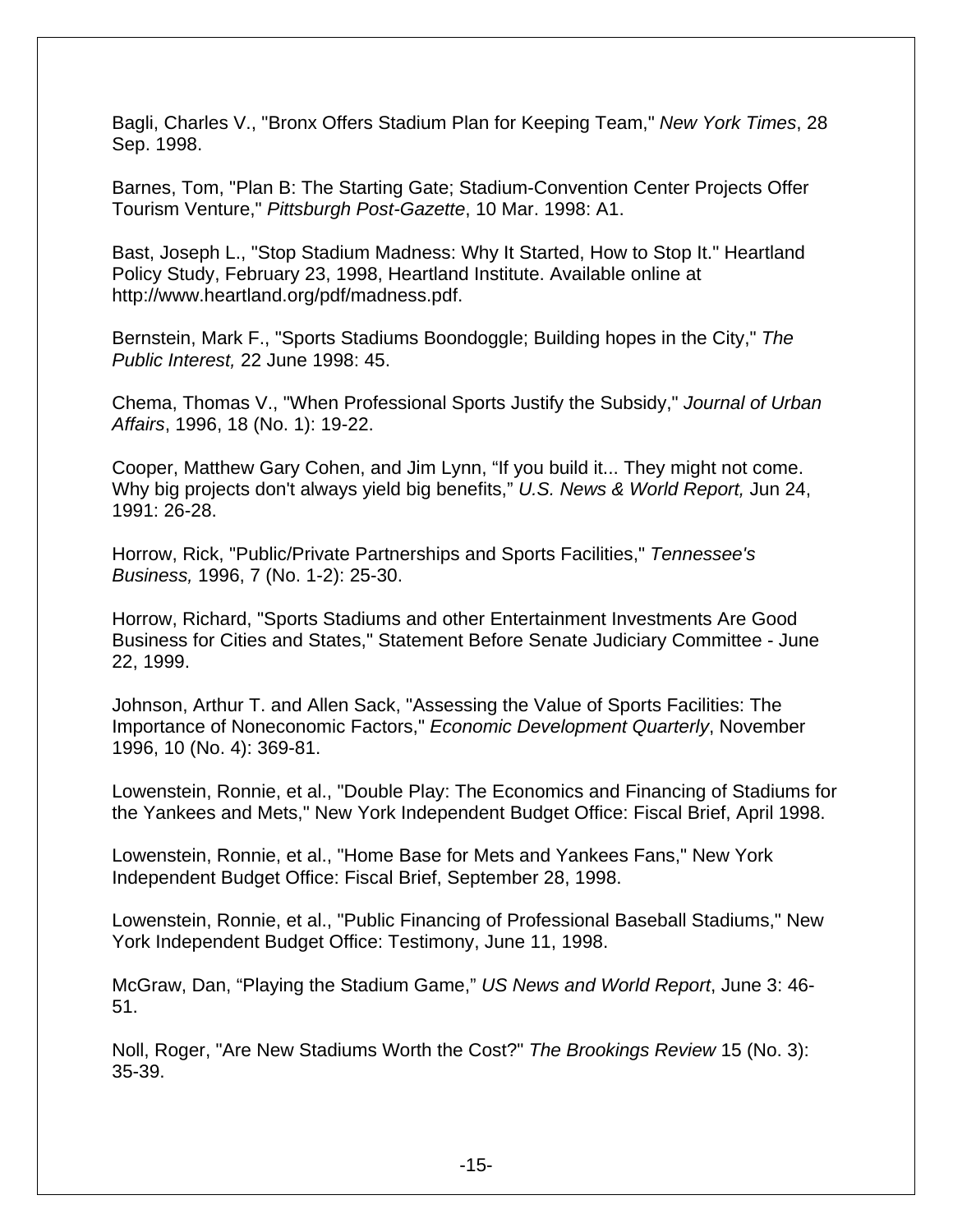Noll, Roger and Andrew Zimbalist, "Sports, Jobs, and Taxes," *The Brookings Review*, Summer 1997, 15 (No.3): 1-7.

Rosentraub, Mark S., "Does the Emperor Have New Clothes?" *Journal of Urban Affairs,* 1996, 18 (No 1): 23-31.

Rosentraub, Mark S., David Swindell, Michael Przybylski, and Daniel R. Mullins, "Sport and Downtown Development Strategy: If You Build It, Will Jobs Come?" *Journal of Urban Affairs*, 1994, 16 (No 3): 221-239.

Regan, Thomas H., "A Study of the Economic Impact of the Denver Broncos Football Club on the Denver, Colorado Metropolitan Economy." EED Dissertation, University of Northern Colorado. DAI-A 54/04, page 1451.

Sickman, Phillip. 1995. Sports Pork: The American Enterprise. 6:3, 80-82.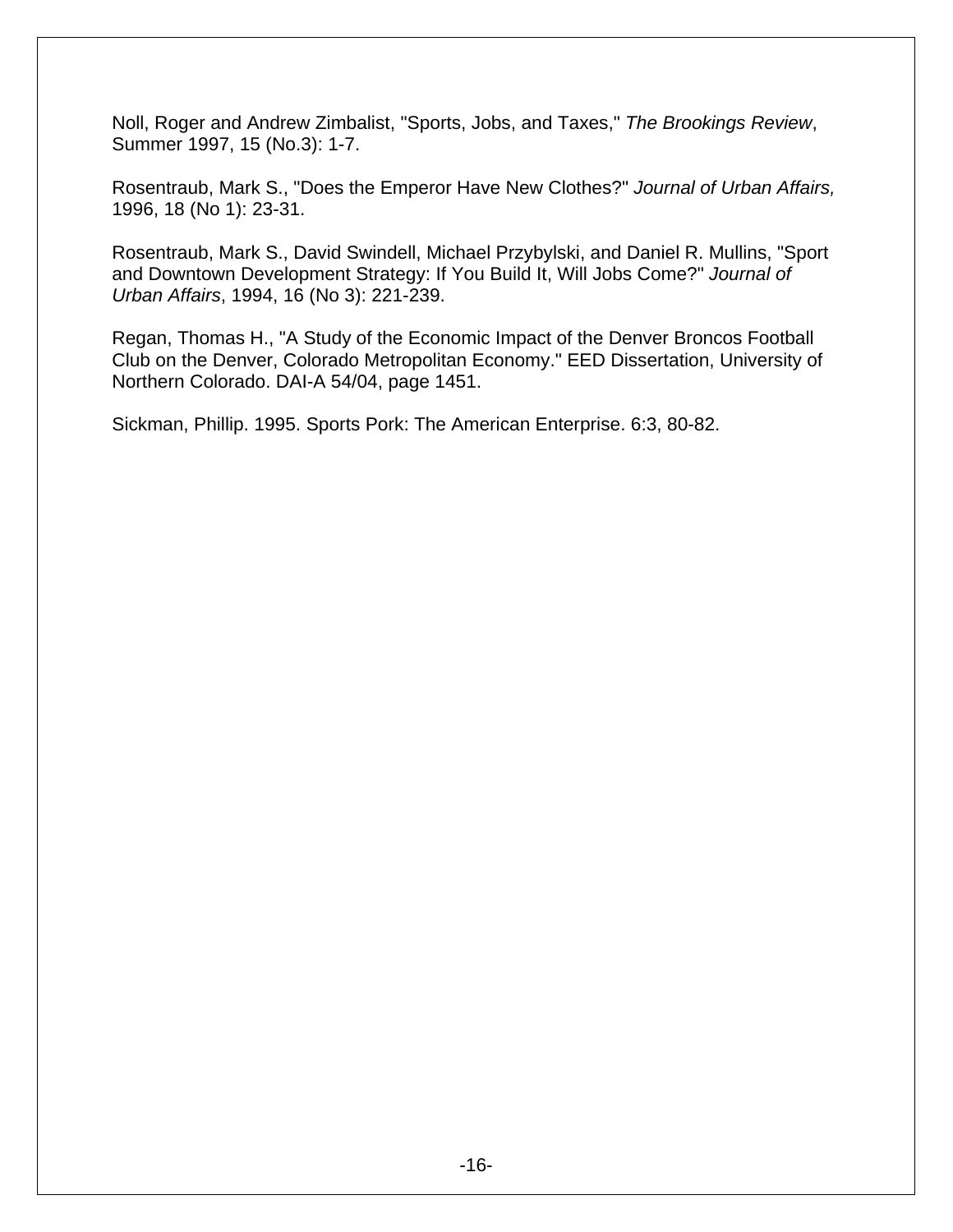## **EXHIBIT 2**

# **Family Activities in Massachusetts**

| <b>Place</b>                           | <b>Entry Fees for</b><br><b>Family of Four</b> |  |
|----------------------------------------|------------------------------------------------|--|
| Capron Park Zoo, Attleboro             | $$1.00 - $3.50$                                |  |
| Boston Children's Museum, Boston       | $$7.00 - $9.00$                                |  |
| Buttonwood Park Zoo                    | $$2.50 - $5.00$                                |  |
| Cider Hill Farms, Amesbury             | Free                                           |  |
| Discovery Museums, Acton               | \$8.00                                         |  |
| EcoTarium, Worcester                   | Free - \$8.00                                  |  |
| Franklin Park Zoo, Boston              | Free - \$7.50                                  |  |
| Museum of Science, Boston              | $$12.00 - $15.00$                              |  |
| New England Aquarium, Boston           | $$8.95 - $15.95$                               |  |
| Salem Willows, Salem                   | Free                                           |  |
| Six Flags New England, Springfield     | \$41.99                                        |  |
| Southwick's Zoo, Mendon                | Free - \$15.00                                 |  |
| Walter D. Stone Memorial Zoo, Stoneham | Free - \$7.50                                  |  |